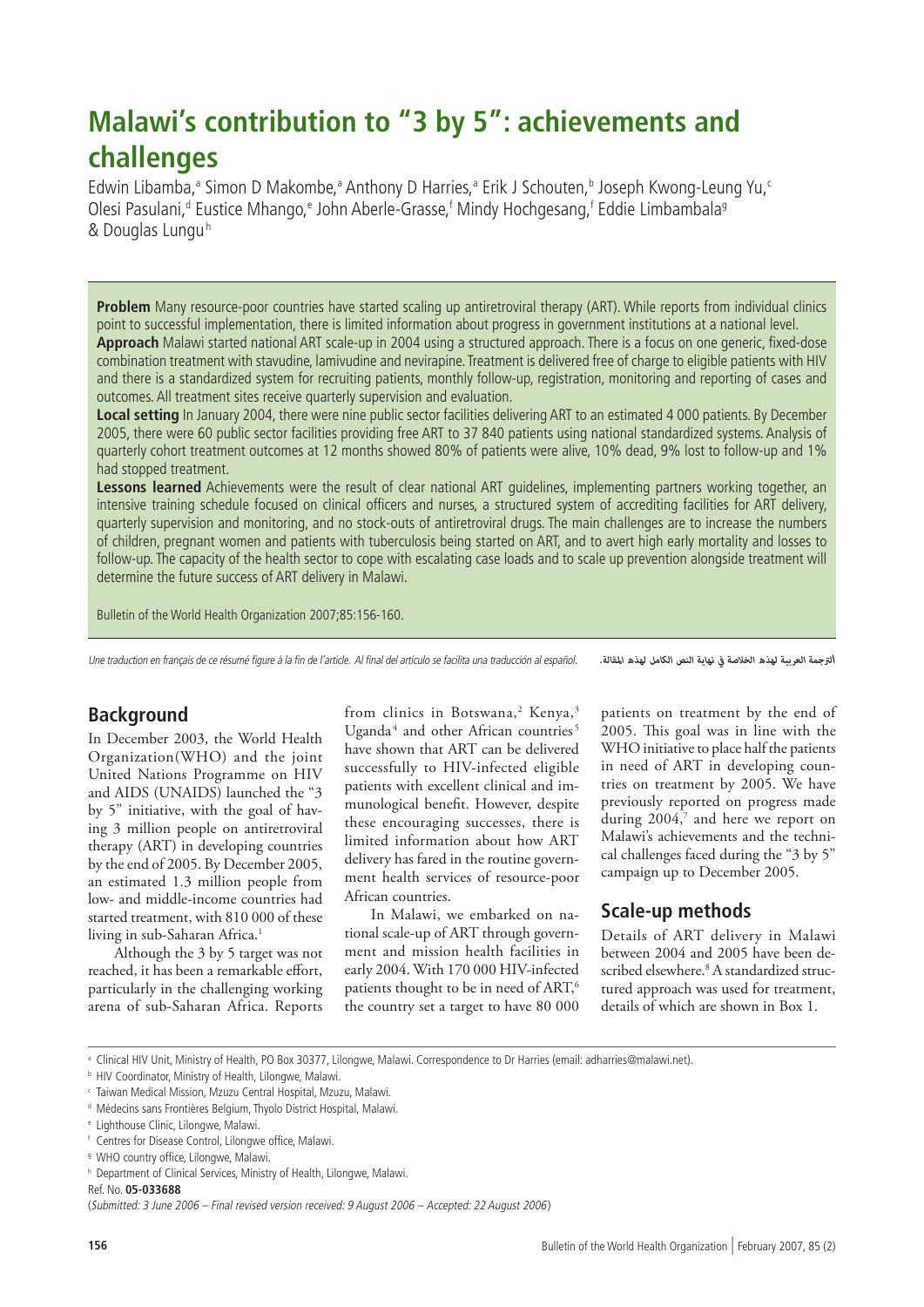With the shortage of doctors in Malawi, paramedical clinical officers and medical assistants and nurses were trained to manage and deliver ART. The HIV Unit of the Ministry of Health and selected partners developed a 5-day training module and a certification of competence linked to a formal examination, and successful participants then undertook a 2-week practical clinical attachment at one of the experienced ART sites. The HIV Unit and the same selected partners implemented the training by mid-2004. By the end of 2005, 1138 health care workers in the public sector including 118 doctors, 384 clinical officers, 23 medical assistants and 613 nurses had been trained and certified in ART management.

Sixty facilities in the public health sector were selected for ART scale-up between 2004 and 2005, with each site being accredited by the HIV Unit of the Ministry of Health before being allowed to deliver ART. At the beginning of 2004, nine public health facilities were delivering ART using their own systems and treatments. By July 2005 there were 60 facilities, all of which were delivering ART using national standardized systems.

### **Results**

In early 2004, an estimated 4000 patients had started on ART in the public health sector. By the end of 2005, the number of patients cumulatively started on ART was 37 840, which was 47% of the national target. Characteristics and outcomes of patients started on ART are shown in Table 1. ART was given to 6680 patients with active or previous tuberculosis, who as a result were staged in WHO clinical stage III or stage IV (18% of those placed on ART), and 336 HIV-positive pregnant women through Prevention of Mother to Child Transmission programmes (1% of those placed on ART).

For reporting purposes, cohorts of patients are grouped by quarters of the calendar year, allowing 6-month and 12-month cohort outcome analyses to be performed. For example, all patients registered in a cohort from January to March 2005 could have their outcomes assessed on 30 September 2005, and these data were included in the 6-month outcome analysis (although we do recognize that this method includes patient outcomes 6–9 months after starting ART). This same cohort at a later time

| Table 1. Characteristics and outcomes of 37 840 patients starting antiretroviral |
|----------------------------------------------------------------------------------|
| treatment in Malawi, 2004 - 2005                                                 |

| <b>Characteristic</b>                                              | Number (%) <sup>a</sup> |
|--------------------------------------------------------------------|-------------------------|
| Male                                                               | 1 4819 (39%)            |
| Female                                                             | 2 3021 (61%)            |
| Adults (age $\geq 13$ years)                                       | 3 5841 (95%)            |
| Children (age $\leq 12$ years)                                     | 1999 (5%)               |
| Occupation recorded                                                | 26 172 (69%)            |
| Housewife                                                          | 5 895 (23%)             |
| Farmer                                                             | 6 035 (23%)             |
| Small-scale business employee                                      | 3 669 (14%)             |
| Army or police force employee                                      | 559 (2%)                |
| Teacher                                                            | 1127(4%)                |
| Health care worker                                                 | 616(2%)                 |
| Other                                                              | 8 271 (31%)             |
| Occupation not recorded                                            | 11 668 (31%)            |
| Reason for starting ART <sup>b</sup>                               |                         |
| Stage III <sup>c</sup>                                             | 24 712 (65%)            |
| Stage IV <sup>c</sup>                                              | 9 232 (24%)             |
| Stage I or II <sup>c</sup> with CD4 count < 200/mm <sup>3</sup>    | 3 896 (10%)             |
| <b>Outcome</b>                                                     |                         |
| Alive and on ART at the initial ART registration site <sup>b</sup> | 28 110 (74%)            |
| On first line regimen                                              | 27 066 (96%)            |
| On alternative first line regimen due to side-effects              | 983 (3%)                |
| On second line regimen due to treatment failure                    | $61 (< 1\%)$            |
| Able to walk at home unaided <sup>d</sup>                          | 26 846 (96%)            |
| Able to do productive work <sup>d</sup>                            | 25 964 (93%)            |
| Significant side-effects present in December 2005 <sup>e</sup>     | 1 159 (5%)              |
| Drug adherence >95% measured by pill counts <sup>f</sup>           | 19 254 (91%)            |
| Transferred out to another ART registration site                   | 2466(7%)                |
| Dead                                                               | 3 923 (10%)             |
| Died in month 1                                                    | 1 439 (37%)             |
| Died in month 2                                                    | 897 (23%)               |
| Died in month 3                                                    | 438 (11%)               |
| Died in month 4 or later                                           | 1 149 (29%)             |
| Lost to follow-up (not seen at the clinic for $>$ 3 months)        | 3 047 (8%)              |
| Permanently stopped ART <sup>b</sup>                               | 294 (1%)                |

a Percentages may not add to 100 because of rounding.

**b** ART, antiretroviral therapy.

<sup>c</sup> WHO clinical staging system for HIV.

<sup>d</sup> Data known for 27894 patients

<sup>e</sup> Data known for 25151 patients.

Data Known for 21101 patients.

could also have their outcomes assessed on 31 March 2006, with these data being included in the 12-month outcome analysis.

During each of the supervisory and monitoring visits in 2005 and 2006, data from all cohorts of patients at the ART facilities were included in 6-month and 12-month outcome analyses: these were combined to give results which are shown in Fig.1. Outcomes at 6 months and 12 months were similar, indicating that most deaths in a young programme such as Malawi's occur in the early months of ART.

## **Discussion**

#### **Achievements**

The Malawian example that we describe shows that using a simple, structured approach to ART delivery, government health sectors can deliver treatment to large numbers of patients fairly quickly with good outcomes. A few facilities in Malawi are supported by international organizations, such as Médecins sans Frontières, but in most facilities local health care workers are the sole providers of ART. Although the national target for numbers of people on ART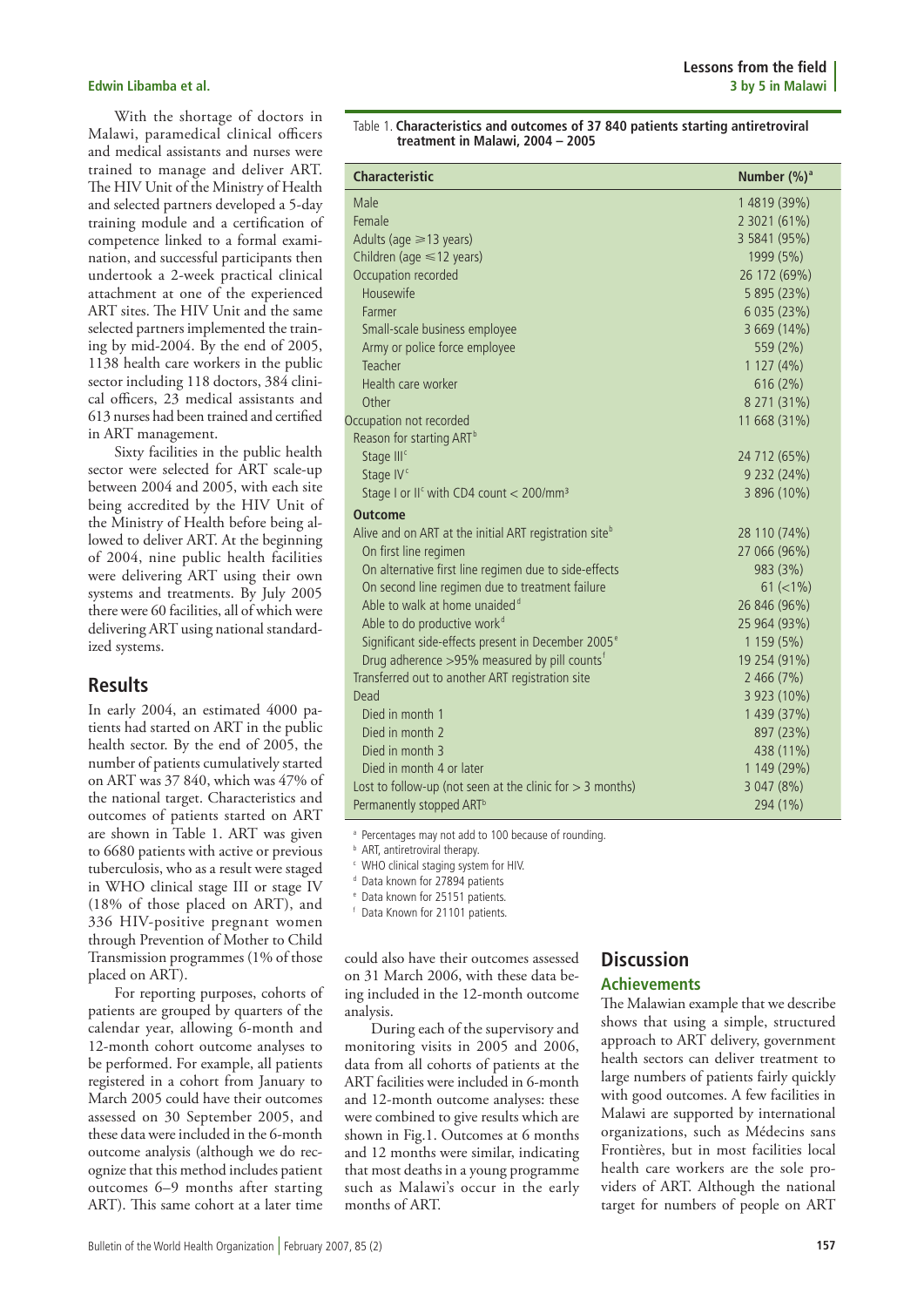was not reached, there has been general satisfaction to date with the achievement in ART scale-up, especially given that trained health care personnel, monitoring tools and systems of drug procurement and distribution were not in place at the beginning of 2004.

There have been several factors responsible for the successes in ART delivery in Malawi. The most important are: clear national ART guidelines, with an emphasis on the system of registration, monitoring and recording of results; agreement by all implementing partners to work with the Ministry of Health and use national standardized systems; an intensive training schedule focused on clinical officers and nurses learning the ART guidelines; a structured system of accrediting ART sites before they are permitted to deliver treatment to patients; quarterly supervision and monitoring of all ART delivery sites by the HIV Unit of the Ministry of Health and its partners; and an ART procurement and distribution system that was associated with no stock-outs of antiretroviral drugs. ART facilities vary in their quality and some do not perform as well as they should. However, regular and structured supervision ensures that a basic standard is always maintained and that data are always collected.

#### **Challenges**

There have been several challenges in the scaling-up of ART delivery. Children, HIV-positive pregnant women and patients with tuberculosis were, and still are, under-represented in treatment populations. The new revised 2006 WHO Paediatric Guidelines,<sup>9</sup> and Malawi's revised ART Guidelines,<sup>10</sup> which emphasize the importance of ART for children and recommend prioritizing CD4-lymphocyte counts in HIV-infected pregnant women, should increase the number of children and pregnant women accessing ART. Tuberculosis remains a difficult problem as a result of drug-drug interactions between rifampicin and non-nucleoside reverse transcriptase inhibitors<sup>11</sup> and the fact that in Malawi ART is usually distributed from hospital clinics, whereas delivery of anti-tuberculosis treatment

#### Box 1. **Standardized approach for delivery of antiretroviral treatment in Malawi**

- A focus on one generic, fixed-dose combination treatment with stavudine, lamivudine and nevirapine. Treatment is delivered free of charge to eligible HIV-positive patients.
- The initiation of treatment at antiretroviral treatment clinics that included: patient referral from HIV testing sites for clinical staging; attendance of the patient and a guardian at a group counselling session where the principles of ART are described; re-attendance about 1 week later for individual counselling with the clinician and the start of treatment. The process from clinical staging to the start of ART takes on average about 2 weeks.
- Monthly follow-up of patients, with usually only clinical criteria (for example, weight gain) and the presence or absence of side effects being used to judge treatment progress.
- Use of a standardized system for registration, monitoring and reporting of cases and outcomes.

Fig. 1. **Six-month and 12-month outcomes for patients started on antiretroviral** 

• Quarterly supervision and evaluation of all antiretroviral treatment sites.



is decentralized and is done from health centres<sup>12</sup>

There is a high early death rate in patients starting ART, similar to that reported from other low-income countries.13 This finding is related to patients presenting with advanced HIV disease, tuberculosis, bacterial infections, malignancy and immune reconstitution syndrome.<sup>14</sup> An aggressive approach to the diagnosis of tuberculosis before initiating ART and concomitant broadspectrum antibiotic prophylaxis targeted at common serious bacterial infections may be two ways to reduce this problem of early deaths. The number of cases lost to follow-up is also of concern, and operational research is needed to identify the true outcomes of these patients to establish a more complete data set for analysis.

Other challenges to ART scale-up include equitable access to ART sites especially for patients in rural areas, the capacity of the health sector to absorb the extra demands of ART delivery without compromising other aspects of general health care, and the scaling-up of prevention efforts alongside treatment.<sup>15</sup>

#### **Acknowledgements**

AD Harries is supported by Family Health International, USA, and EJ Schouten is supported by Management Sciences for Health, USA.

**Funding:** The ART programme is supported by the Global Fund and WHO, but the study itself was not funded by this organizations.

**Competing interests:** none declared.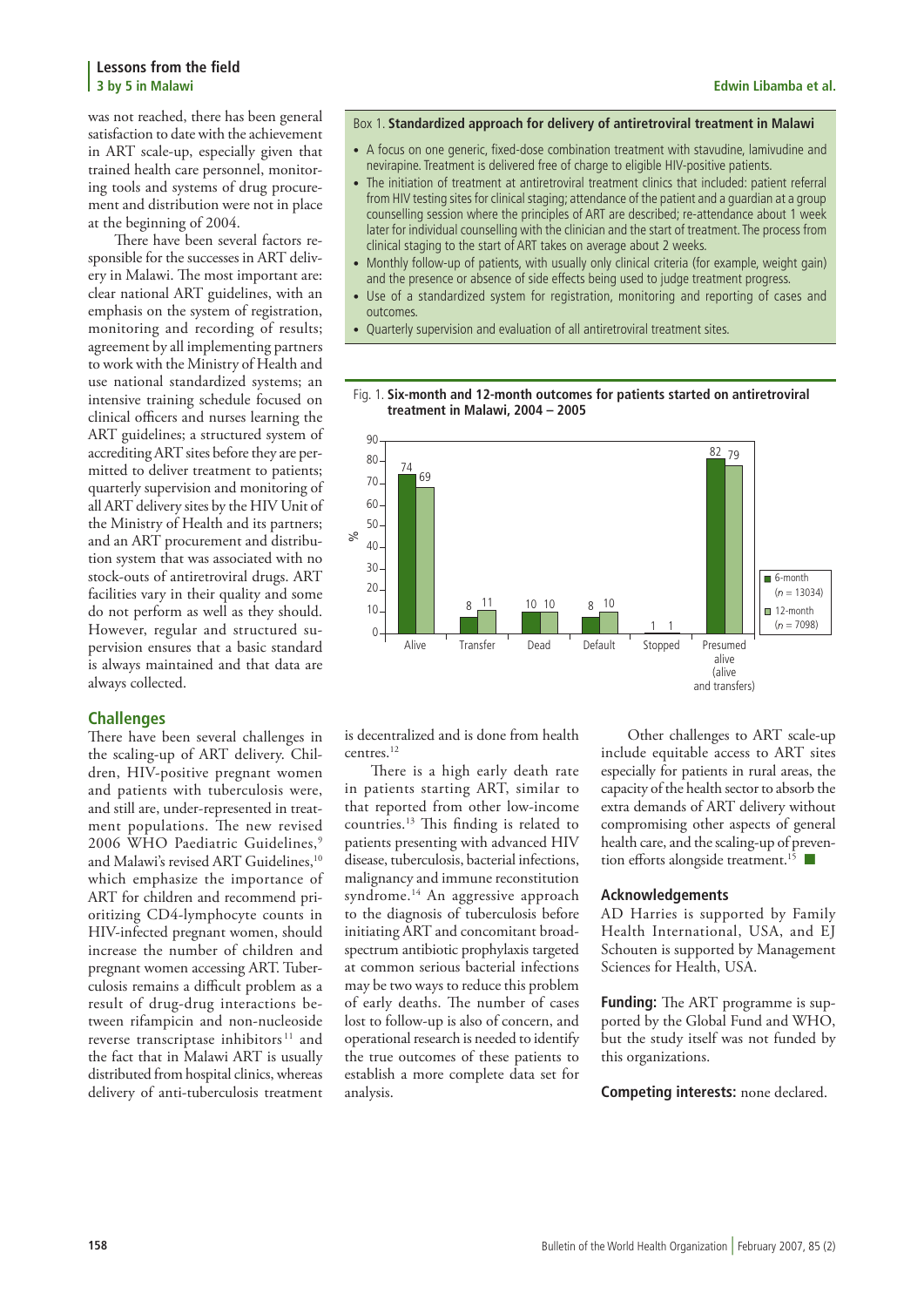### **Résumé**

**La contribution du Malawi à l'initiative « trois millions d'ici 2005 » : résultats obtenus et défis à relever**

**Problématique** De nombreux pays pauvres en ressources ont entamé l'extension du traitement antirétroviral (ART). Si les informations provenant des différents établissements font état d'une mise en œuvre satisfaisante, les données restent limitées quant aux progrès accomplis par les services publics au niveau national.

**Démarche** Le Malawi a commencé l'extension du traitement antirétroviral au niveau national en 2004 au moyen d'une approche structurée utilisant principalement une association fixe de type générique, associant stavudine, lamivudine et néviparine. Le traitement est fourni gratuitement aux sujets porteurs du VIH et remplissant les critères d'inclusion et un système normalisé est appliqué pour le recrutement des malades, le suivi mensuel, l'enregistrement et la surveillance, ainsi que pour la notification des cas et des issues du traitement. Une supervision et une évaluation trimestrielles sont assurées dans tous les centres de traitement.

**Situation locale** En janvier 2004, un traitement antirétroviral était fourni à quelque 4000 malades dans neuf centres relevant du secteur public. En décembre 2005, 60 de ces centres délivraient gratuitement des antirétroviraux à 37 840 malades par l'intermédiaire de systèmes nationaux normalisés. L'analyse des résultats trimestriels

du traitement pour les cohortes a montré qu'au bout de 12 mois 80 % des sujets étaient en vie, 10 % étaient décédés, alors qu'on avait perdu la trace de 9 % d'entre eux et qu'on enregistrait 1 % d'abandons du traitement.

**Enseignements tirés** Les résultats ont pu être obtenus grâce à des directives nationales claires sur le traitement antirétroviral, à la collaboration entre les partenaires chargés de la mise en œuvre, à une formation intensive des cliniciens et des infirmières, à un système structuré d'accréditation des centres appelés à délivrer le traitement, à une supervision et une surveillance trimestrielles, ainsi qu'à un approvisionnement continu en antirétroviraux. Les principaux défis consistent à améliorer le nombre - limité au demeurant - d'enfants, de femmes enceintes et de malades souffrant de la tuberculose et entamant un traitement ARV et à réduire la forte mortalité précoce et le nombre de sujets perdus de vue. L'aptitude du secteur de la santé à faire face au nombre sans cesse plus élevé de cas et à étendre les activités de prévention en plus du traitement est aussi une source de préoccupations. C'est la capacité à relever ces défis qui conditionnera le succès du traitement antirétroviral au Malawi.

#### **Resumen**

### **La contribución de Malawi a la iniciativa «tres millones para 2005»: logros y retos**

**Problema** Muchos países con escasos recursos han iniciado una expansión del tratamiento antirretrovírico (TAR). Aunque los informes de algunas clínicas señalan el éxito de la iniciativa, hay escasa información sobre los progresos realizados en las instituciones gubernamentales a nivel nacional.

**Estrategia** Malawi comenzó en 2004 la expansión nacional del TAR con una estrategia estructurada, centrada en el tratamiento con un genérico consistente en la combinación de estavudina, lamivudina y nevirapina a dosis fijas. El tratamiento es ofrecido gratuitamente a los pacientes infectados por VIH que cumplen los criterios, y hay un sistema normalizado de reclutamiento de los pacientes, seguimiento mensual, registro, y monitorización y notificación de los casos y los resultados. Todos los lugares donde se dispensa el tratamiento son supervisados y evaluados trimestralmente.

**Entorno local** En enero de 2004 había nueve centros del sector público que proporcionaban TAR a unos 4 000 pacientes. En diciembre de 2005 había 60 centros del sector público que proporcionaban TAR gratuito a 37 840 pacientes en el marco de los sistemas nacionales normalizados. El análisis de los resultados trimestrales del tratamiento de las cohortes a los 12 meses reveló que el 80% de los pacientes estaban vivos y el 10% muertos, mientras que en el 9% se había interrumpido el seguimiento y en el 1% se había detenido el tratamiento.

**Enseñanzas** Los logros se debieron a la existencia de directrices nacionales claras sobre el TAR, al trabajo en colaboración con los asociados, a un plan intensivo de formación centrado en los ayudantes clínicos y las enfermeras, a un sistema estructurado de acreditación de los centros dispensadores de TAR, a la supervisión y monitorización trimestrales, y al hecho de que nunca se agotaran las existencias de antirretrovíricos. Los principales retos consisten en aumentar el número de niños, embarazadas y pacientes tuberculosos que reciben TAR, y evitar la elevada mortalidad inicial y las interrupciones del seguimiento. La capacidad del sector de la salud para hacer frente al aumento del número de casos y la ampliación de la prevención a la par del tratamiento serán determinantes del éxito futuro del TAR en Malawi.

المستحقين للمعالجة، كما أن هنالك نظاماً موحداً لتعيين المرضى، وللمتابعة<br>الشهرية، وللتسجيل ولرصد الحالات والتبليغ عنها وعن النتائج. ويتم الإشراف<br>والتقييم على جميع المواقع دورياً كل ثلاثة أشهر.<br>ال**موقع المحلي:** في كانون الث

**ملخص**<br>م**ساهمة ملاوي في مبادرة 3 في 5: الإنجازات والتحديات**<br>المشكلة: بدأ العديد من البلدان الفقيرة الموارد في توسيع نطاق المعالجة<br>بالأدوية المضادة للفيروسات القهقرية. وفي حين تشير التقارير الواردة من<br>عيادات خاصة إلى نجاح